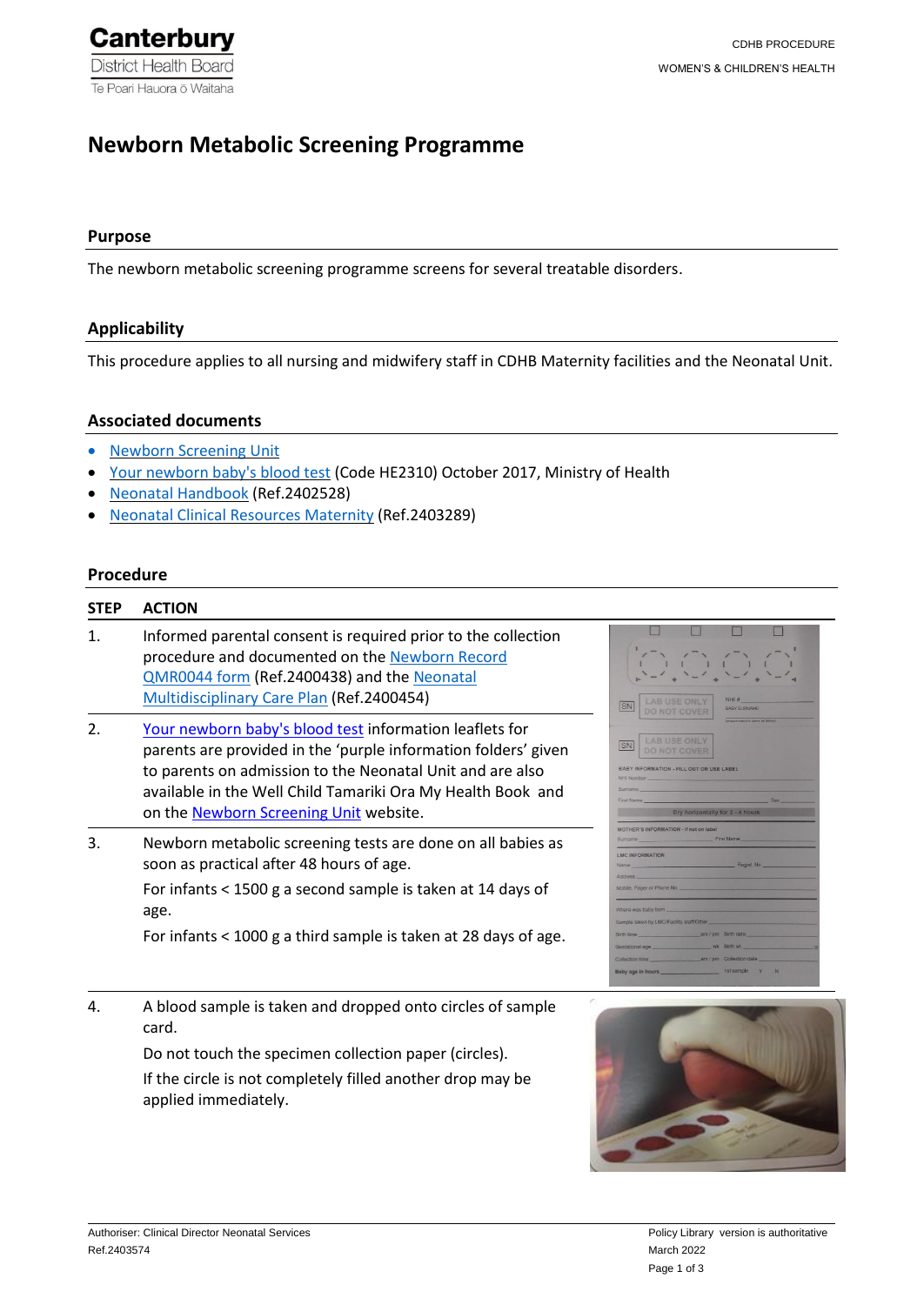**District Health Board** Te Poari Hauora ō Waitaha

# **STEP ACTION**



**The Best Practice – Newborn Metabolic Blood Spot Collection e-learning module is available on [Learn Online](https://learnonline.health.nz/totara/catalog/index.php) via th[e Newborn Screening Unit](https://www.nsu.govt.nz/health-professionals/newborn-metabolic-screening-programme/procedures-guidelines-and-reports-0) website** 

- 5. Dry the card horizontally using the flap as a stand, dry until the blood spot is no longer red.
- 6. The card needs to be completely filled out with infant and mother's information, using a ballpoint pen. This includes lead consultant and LMC for NICU babies and LMC information for all other babies. Note areas on card that are not to be covered by sticky labels.

Note that the baby's NHI number and surname must also be entered above the perforation.

Ensure that the name matches that given below the perforation.

- 7. In NICU place the card in the collecting tray at reception. In the Maternity Ward cards are left to dry in either of the medication rooms. The ward clerk sends the cards to the laboratory to be posted to the screening centre in Auckland.
- 8. When taking a newborn metabolic screening text at 48 hours in NICU a serum bilirubin needs to be completed at the same time.

# **HEEL PRICKS FOR CAPILLARY BLOOD**

- 1. Wash hands and prepare equipment appropriate sized approved lancet, gloves, skin wipe, band aid, gauze square, heel warmer, sucrose, appropriate blood tubes, Capillary tube and or Newborn Metabolic Screening Test card.
- 2. Apply heel warmer if required to infant's foot a warm heel is needed for good perfusion.



- 3. a) Encourage the mother to breastfeed or if the baby is taking artificial milk then bottle feed during the procedure;
	- b) Ensure the parent or carer holds the infant during the procedure if possible and employs multi-sensory stimulation;
	- c) If a) or b) above are not possible, consider the use of oral sucrose.
- 4. Positioning the baby to allow the baby's foot to hang down can also aid blood flow.
- 5. Hold infant's foot in 'C' shape as in image to right. Clean site with cleansing wipe, place the lancet firmly against the heel in either area shown in the above diagram then activate lancet.
- 6. Gently squeeze foot and release to allow foot to reperfuse. NOTE: Wipe the first drop of blood off the baby's heel to eliminate dilution due to tissue fluid.



7. Apply gentle pressure to puncture site to stop bleeding, wrapping a piece of gauze around site may be required. Band aids are available if required.